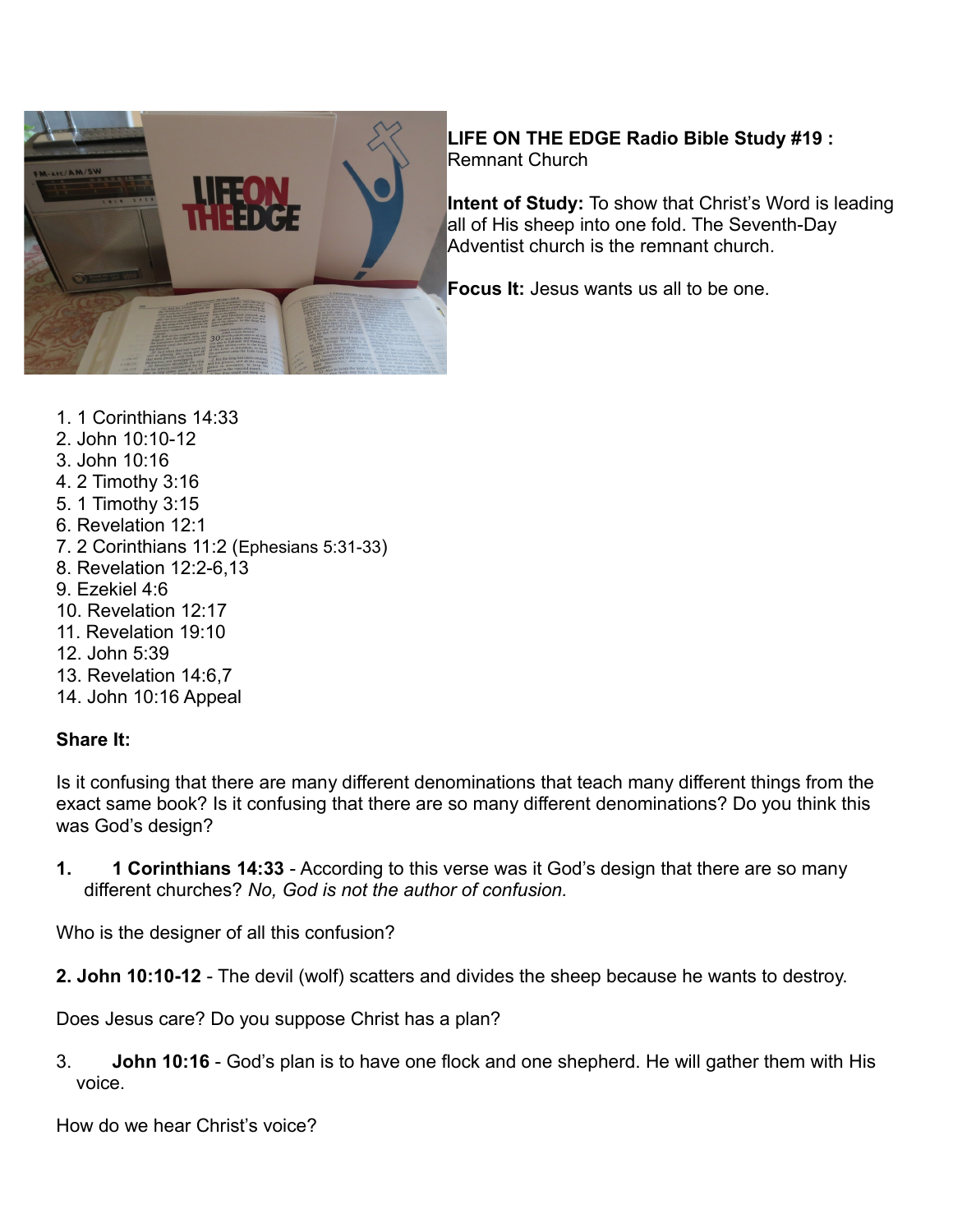4. **2 Timothy 3:16** - All Scripture is God breathed - the voice of God. We hear God's voice by reading His Word.

## Six Characteristics of the True Church

5. **1 Timothy 3:15** - Paul tells us that the church is the pillar and ground of what? *Truth*. If a church teaches what is not true, it cannot be the foundation of truth, the "one fold."

Ask the person some questions about what their church teaches: state of the dead, Sabbath, etc. Can your church be the true church when it is teaching things that are not true? No. If the Holy Spirit is guiding us into truth, do you think God wants you to stay in your church?

**#1**: Foundation of truth

6. **Revelation 12:1** - A "sign" = this is not a literal woman.

Who is the woman?

- 7. **2 Corinthians 11:2 (Ephesians 5:31-33)** The church. Paul compares the people of God to a chaste virgin. Paul is speaking to the believers in Corinth, he tells them that he has betrothed/espoused/married the church and Jesus.
- 8. **Revelation 12:2-6,13** Who does the dragon attempt to kill as soon as he is born? *The child who will rule the nations.* Does he succeed? *No.* When he doesn't succeed what does he do? *Goes after the woman.* Where does the woman go and for how long? *Into the wilderness for 1260 days.*

The dragon is threatened by the child because this child is to be the ruler of all nations. (Revelation 19 Jesus will rule the world with an iron rod).

- 9. **Ezekiel 4:6** Day/year principle
- **#2**: Came up publicly sometime after 1798 because the true church was in the wilderness for 1260 years.
- 10. **Revelation 12:17** Has to be a denomination that teaches its members to keep all 10 commandments, and has the Testimony of Jesus.

**#3**: Keeps the commandments

11. **Revelation 19:10** The Remnant Church will have a prophet in the midst. #4: Has a prophet

12. **John 5:39** - The scriptures testify of Him. It has to be the Old Testament because John did not have the New Testament.

**#5**: Believes in the Old & New Testament

*12.* **Revelation 14:6,7** - How does this connect to the remnant church? *The remnant church in Revelation 12:17 keeps the commandments, Revelation 14:12 says that this group keeps the commandments.*